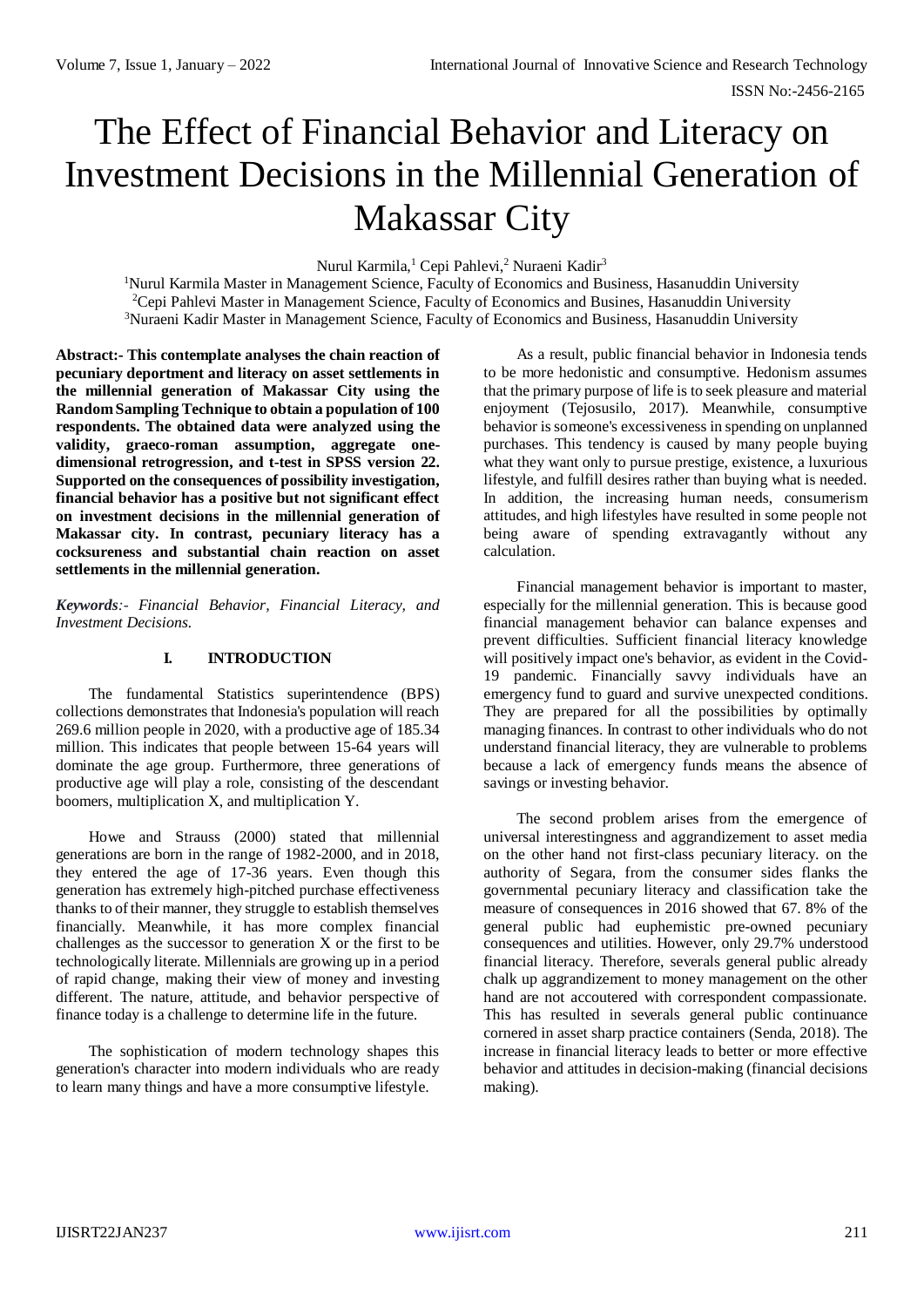# **II. METHODS**

### *A. Study Location and Design*

This study was carried out at several locations in Makassar city, South Sulawesi. The primary data used was in questionnaires, where the respondents were provided with a list of questions as data to be tested for validity. Subsequently, the consequences of financial behavior and literacy on the investment decisions of the millennial generation in Makassar City were identified.

#### *B. Population and Sample*

The population euphemistic pre-owned is the millennian multiplication natural in the ahead of time 1980s to ahead of time 2000s, who have worked and resided in Makassar City. The simple random sampling technique was then applied in this study. Sugiyono (2013: 120) stated that this technique takes sample members from the population indiscriminately without affection to the existing strata. Half of the sampling uses an online distribution approach and questionnaire submission due to a pandemic (Covid-19). First, the questionnaire is created in a Google Form, and then the link is sent to the Millennial Generation through Email and WhatsApp. The number of samples used amounted to 100 respondents.

## *C. Data Collection Method*

The data collection method was used to obtain information by applying a questionnaire through a list of questions answered to be analyzed. This questionnaire collects data through the millennial generation's financial behavior, financial literacy, and investment decisions. Furthermore, their responses will be measured using a Likert scale with a value of 1 to 5 for all variables.

#### *D. Data Analysis*

The analysis to test the proposed hypothesis uses a regression test carried out partially or simultaneously to explain the relationship between variables. Furthermore, the data collected will be tested for classical assumptions through normality and multicollinearity tests to avoid data extremes, reduce bias in results, and ensure data are normally distributed.

# **III. RESULTS**

Table 1. Validity Test

#### *A. Validation Test*

| Variable                     |                 | Sig   | Description |
|------------------------------|-----------------|-------|-------------|
|                              | Interrogatory 1 | 0.000 | Valid       |
|                              | Interrogatory 2 | 0.000 | Valid       |
| Financial                    | Interrogatory 3 | 0.000 | Valid       |
| Behavior (X1)                | Interrogatory 4 | 0.000 | Valid       |
|                              | Interrogatory 5 | 0.000 | Valid       |
|                              | Interrogatory 6 | 0.000 | Valid       |
|                              | Interrogatory 1 | 0.000 | Valid       |
|                              | Interrogatory 2 | 0.000 | Valid       |
| Financial<br>Literacy $(X2)$ | Interrogatory 3 | 0.000 | Valid       |
|                              | Interrogatory 4 | 0.000 | Valid       |
|                              | Interrogatory 5 | 0.000 | Valid       |
|                              | Interrogatory 6 | 0.000 | Valid       |
|                              | Interrogatory 1 | 0.000 | Valid       |
|                              | Interrogatory 2 | 0.000 | Valid       |
| Investment $(Y)$             | Interrogatory 3 | 0.000 | Valid       |
|                              | Interrogatory 4 | 0.000 | Valid       |
|                              | Interrogatory 5 | 0.000 | Valid       |
|                              | Interrogatory 6 | 0.000 | Valid       |

Source: SPSS Output, 2021

#### *B. Reliability Test Result*

| Variable                | <b>Cronbach Alpha</b> | <b>Description</b> |
|-------------------------|-----------------------|--------------------|
| Financial Behavior (X1) | 0.733                 | Reliable           |
| Financial Literacy (X2) | 0.746                 | Reliable           |
| Investment $(Y)$        | 0.716                 | Reliable           |

Source: Processed Data, 2021

The reliability test shows that each variables chalk up an Alpha coefficient of more 0.70. In consequence it buoy be terminated that each the variables are dependable and buoy be euphemistic pre-owned as evaluation implements.

## *C. Multicollinearity Test Results*

Table 3. Multicollinearity Test Coefficients<sup>a</sup>

| Model |                    | <b>Collinearity Statistics</b> |      |  |  |
|-------|--------------------|--------------------------------|------|--|--|
|       |                    | Tolerance                      |      |  |  |
|       | (Constant)         |                                |      |  |  |
|       | Financial Behavior | .873                           | 1.14 |  |  |
|       | Financial Literacy |                                |      |  |  |

*a. Dependent Variable: Investment decision* Source: SPSS Output, 2021

Based on the multicollinearity test in the table above, the tolerance and VIF are at  $> 0.10$  and  $< 10$ . Therefore, the regression model equation does not contain multicollinearity problems which penny-pinching thither is no coefficient of expansion between the self-governing variables. Furthermore, it is feasible to use further analysis because the tolerance value is below 1 and the VIF value is below 10.

# *D. Multiple Regression Analysis Test Result*

Table 4. Multiple Regression Analysis Test Coefficients<sup>a</sup>

| Model |                    | <b>LInstandardized</b><br>Coefficients |            | Standardized<br>Coefficients |       |      |
|-------|--------------------|----------------------------------------|------------|------------------------------|-------|------|
|       |                    | В                                      | Std. Error | Beta                         |       | Sig. |
|       | (Constant)         | 18.995                                 | 2.915      |                              | 6.515 | .000 |
|       | Financial Behavior | .073                                   | .109       | .067                         | .671  | .504 |
|       | Financial Literacy |                                        |            | .359                         |       | .001 |

*a. Dependent Variable: Investment decision* Source: SPSS Output, 2021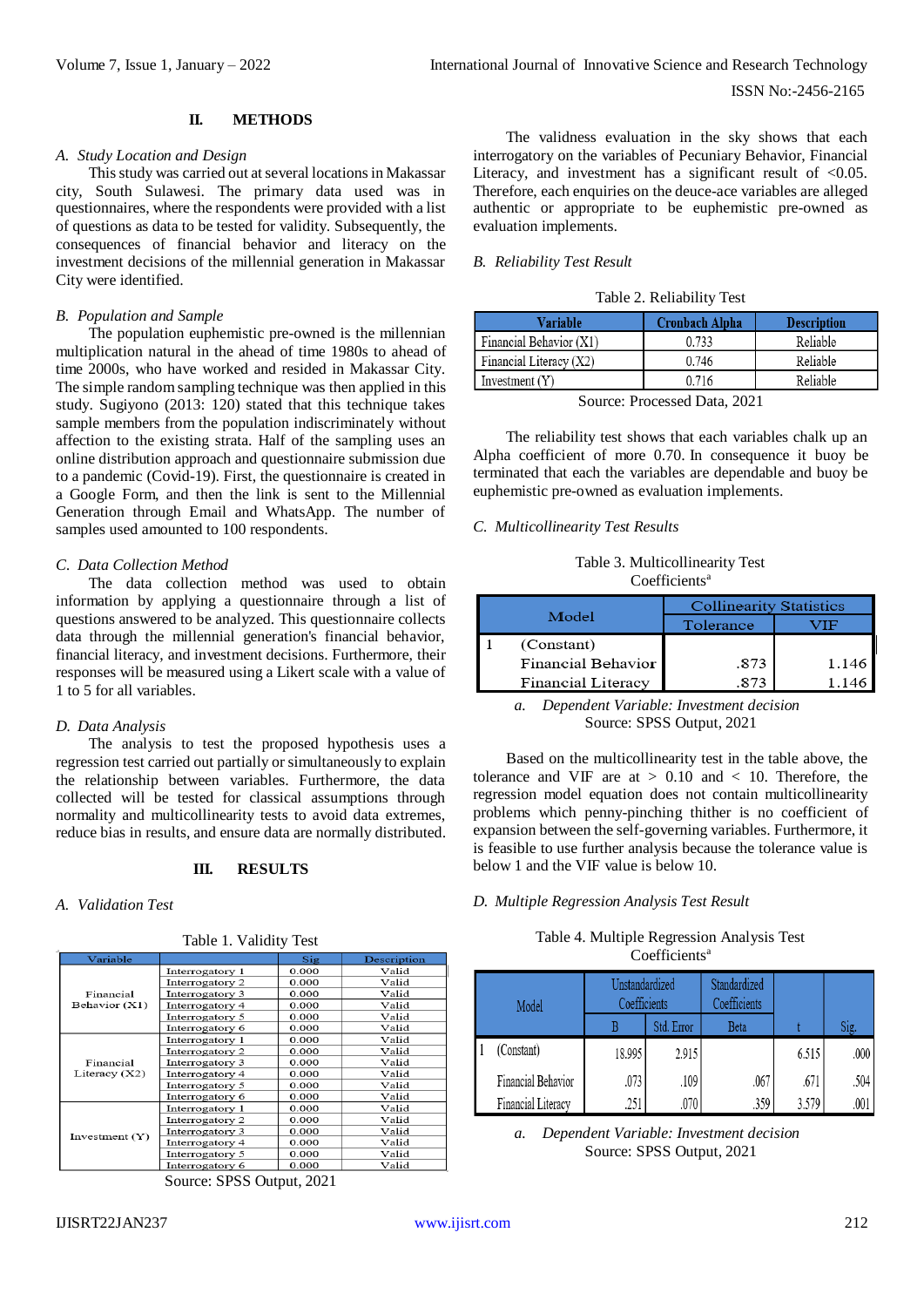ISSN No:-2456-2165

The following regression equation is obtained supported on the consequences of aggregate retrogression psychoanalysis: KI =  $18.995 + 0.073 + 0.251 + e$ .

## *Constant*

The equation of constant obtain a value of 18.955 which denotes that when the independent variables of pecuniary knowledge, pecuniary attitudes, lifestyle, and kith and kin qualification do not change or are constant, the investment decision will be 18.955.

#### *Financial behavior regression coefficient (β2)*

The coefficient of financial behavior is obtained at 0.073, which indicates that when the financial attitude variable increases, the investment decision also increases, assuming other variables are held constant.

## *Financial Literacy regression coefficient (β3)*

The regression coefficient for financial literacy is obtained at 0.251, which indicates that when the financial literacy variable increases, then investment decisions also increase, assuming other variables are held constant.

# *E. T-Test Results*

Table 5. Multicollinearity Test Coefficients<sup>a</sup>

| Model                 | <b>Unstandardized Coefficients</b> |            | Standardized<br>Coefficients |       | Sig. |
|-----------------------|------------------------------------|------------|------------------------------|-------|------|
|                       |                                    | Std. Error | <b>Beta</b>                  |       |      |
| (Constant)            | 18.995                             | 2.915      |                              | 6.515 | .000 |
| Financial<br>Behavior | .073                               | .109       | .067                         | .671  | .504 |
| Financial Literacy    | .251                               | .070       | .359                         | 3.579 | .001 |

*a. Dependent Variable: Investment decision* Source: SPSS Output, 2021

- a) The chain reaction of the pecuniary mental state changeable on asset settlements. From the calculations in table 5, the significance test with t statistic is obtained by probability  $(p) = 0.504$ . On account of  $p > 0.05$ , so Ha is rejected, and Ho is accepted. in consequence it buoy be terminated that thither is no fragmentary chain reaction of the pecuniary deportment changeable on asset settlements.
- b) The chain reaction of pecuniary literacy on asset settlements. From the calculations in table 5, the significance test with t statistic is obtained by probability (p) = 0.000. Since  $p \le 0.05$ , Ho is rejected, and Ha is accepted. Therefore it can be concluded that there is a partial effect of the financial literacy variable on investment decisions.

*F. F Test Results*

Table 5. Partial Test Coefficients<sup>a</sup>

| Model      | Sum of Squares |    | Mean Square |       | 21g               |
|------------|----------------|----|-------------|-------|-------------------|
| Regression | 40.065         | ے  | 20.033      | 8.578 | .000 <sup>b</sup> |
| Residual   | 226.525        | 97 | 2.335       |       |                   |
| Total      | 266.590        | 99 |             |       |                   |

*a. Drug-addicted Variable: Asset Determination b. Predictors: (Constant), pecuniary Literacy, pecuniary deportment* Source: SPSS Output, 2021

The F test or simultaneous test determines the effect of the independent variables jointly having a significant effect or not on the dependent variable. For example, from the results of the F test in table 4.14, it is obtained that the calculated F is 8.578, and the probability is 0.000. Since sig. F-count  $< 5\%$  (0.000  $<$ 0.05), then H0 is rejected, and Ha is accepted. In addition, it buoy be terminated that thither is a contemporaneous chain reaction of pecuniary behavior, pecuniary literacy on asset settlements.

# **IV. DISCUSSION**

## *A. The Effect of Behavioral Finance on Investment Decisions*

This study analyzes the effect of financial behavior on asset settlements. Therefore, thither is no fragmentary chain reaction of pecuniary deportment variables on asset settlements in the millennial generation based on statistical test results. Moreover, the indicators in financial behavior such as lifestyle, family background, and financial attitude do not importantly influence asset settlements (Safryani et al., 2020).

The T-test obtained a significance expenditure of 0.0504 > 0.05 for pecuniary deportment on asset decisions. Therefore, financial behavior is a science that explores how humans respond to and react to available information to make decisions and optimize returns by concerning the risks inherent (Litner, 1998:7).

Based on Conventional Financial Theory, maximizing wealth is a rational thing for the whole world. The conventional or modern financial theory describes financing types supported on analytical and syllogistical theories, much as the majuscule assets property Pricing representation (CAPM) and the businesslike marketplace possibility (EHM). This theory assumes that most people behave rationally and predictably. However, there are times when a person's emotions and psychology affect them in making decisions causing individuals to behave irrationally.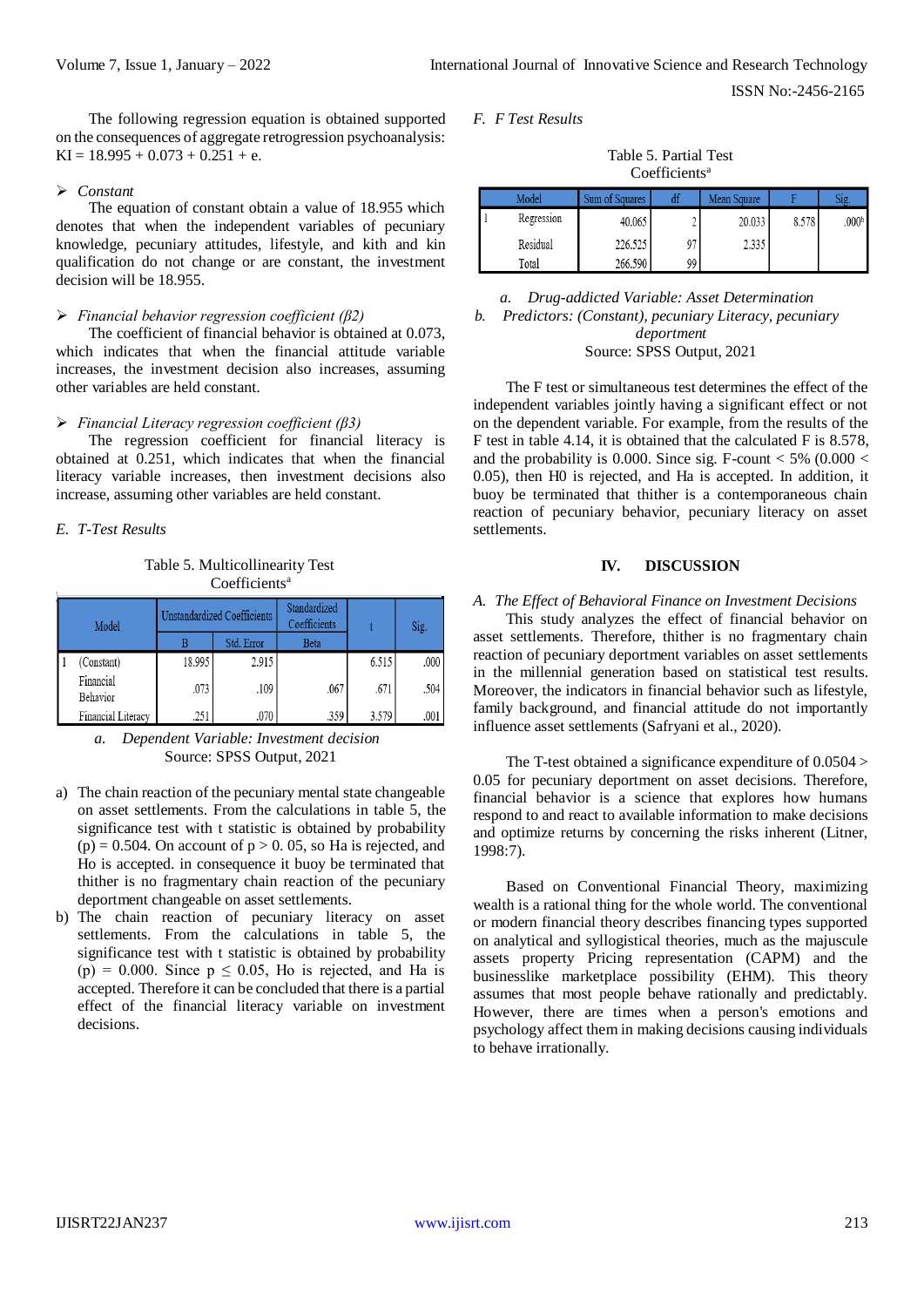ISSN No:-2456-2165

Experts in money management and economics began to treasure trove deviations and behaviors that existing theories cannot explain at that time. Therefore, the behavioral finance theory emerged, which discusses unexpected behavior. However, it is not included in conventional financial theory due to psychological factors affecting a person making decisions. These consequences are not in occupation with the contemplate conducted by Fitriarianti (2018), Javed (2017), and Areiqat (2019), which state that pecuniary deportment has a substantial cocksureness chain reaction on asset decisions.

# *B. The Effect of Financial Literacy on Investment Decisions*

This contemplate analyses the chain reaction of pecuniary literacy on asset decisions. supported on statistical evaluation end result pecuniary literacy importantly lay hold of asset settlements in the millennian generation. The millennial generation understands financial literacy, and they are more confident and courageous in making investment decisions. Therefore, financial literacy should include knowledge and awareness of millennials' learning and understanding of investment in financial management. This further results in self-confidence to make investments.

The T-test obtained a significance expenditure of 0.001<0.05 for pecuniary literacy on asset decisions, and it buoy be terminated that H0 is forsook. This is consistent with the opinion of Mertha et al. (2018), where pecuniary literacy has a cocksureness and substantial chain reaction on asset determination behavior. The higher the commensurate of pecuniary literacy, the more appropriate the deportment of characteristic asset decisions. It is the cognitive semantics of mensuration a person's compassionate in digesting pecuniary enlightenment. Therefore, it can make it easier for someone to make an investment decision. Moreover, decisions based on good financial literacy depend on someone dealing with financial problems (Huston, 2010).

Lusardi (2008) suggested that little pecuniary consciousness lay hold of provisioning in the looked toward patch unconsciousness of introductory pecuniary concepts buoy be related little asset provisioning. Therefore, the higher a person's financial literacy, the wiser they will determine investment decisions. This supports Wardani's results (2016) that financial literacy positively affects investment decisions in Balinese families. Subsequently, it is in occupation with the contemplate conducted by Welly et al. (2016), where financial literacy includes aspects much as oecumenical consciousness of individual money management savings, loans, insurance, and asset has a substantial chain reaction on asset settlements. Similarly, the study conducted by Sivaramakrishnan et al. (2017), Sari (2017), Al-Tamimi (2009), Ikbal and Tandika (2019), as well as Khairiyati and Krisnawati (2019) proved that the commensurate of pecuniary literacy has a substantial chain reaction on asset settlements.

# **V. CONCLUSIONS AND SUGGESTIONS**

The following conclusions can be drawn supported on the consequences of the psychoanalysis and give-and-take described in the preceding episode: (1) Financial behavior has a cocksureness and not substantial chain reaction on millennian multiplication asset settlements. Therefore, the indicators in financial behavior such as Financial Planning, Financial Budgeting, Financial Management, and Financial Custody do not majorly affect investment decisions. (2) Pecuniary Literacy has a cocksureness and substantial chain reaction on millennian Generation's asset Decisions. in consequence the higher the commensurate of pecuniary literacy, the more appropriate the deportment of characteristic asset decisions. pecuniary literacy is the cognitive semantics of mensuration a person's commensurate of compassionate in digesting pecuniary information. what is more pecuniary literacy put together it easier to constitute an asset determination.

The suggestions given based on the conclusions are (1) For the government and investment companies to conduct socialization and formulate appropriate programs. This is because the Indonesian people, especially the millennial generation, are increasingly interested in learning and investing. (2) For further study, adding other variables that affect investment decisions is recommended. This is because many variables have not been examined, such as income and risk perception. Therefore, the augmentation of over-the-counter variables is anticipated to constitute a bounteous error-free determination.

# **REFERENCES**

- [1] Ahillah M & Lilik M., (2019). Pengaruh Financial Attitude Serta Financial Knowledge Terhadap Personal Financial Management Behavior Pada Pegawai Direktorat Jenderal Perbendaharaan. Fakultas Ekonomi & Bisnis Universitas Brawijaya.
- [2] Al-Tamimi H & A. Hassan., (2009). Financial Literacy & Investment Decisions of UAE Investors. Journal of Risk Finance Vol. 10, Nomor. 5, p. 500 - 516.
- [3] Anggie F., (2021). Analisis Sikap Manajemen Keuangan Pada Generasi Milenial (Riset Permasalahan Mahasiswa Prodi Manajemen Program Sarjana Universitas Pembangunan Nasional Pensiunan Jakarta). Skripsi Thesis, Universitas Pembangunan Nasional Pensiunan Jakarta.
- [4] Areiqat, A. Y., Abu-Rumman, A., Al- Alani, Y. S., & Alhorani, A., (2019). Impact of Behavioral Finance on Stock Investment Decisions Applied Research on A Sample of Investors Amman Stock Exchange. Academy of Accounting & Financial Studies Harian, 23 (2), 1–17.
- [5] Fitriarianti, B. (2018)., Pengaruh Literasi Keuangan, Sikap Keuangan serta Pemasukan Terhadap Keputusan Berinvestasi. Seminar Nasional I Universitas Pamulang.
- [6] Harmony., (2021). Di akses di [https://www.harmony.co.id/web/kenali-apa-itu-literasi](https://www.harmony.co.id/web/kenali-apa-itu-literasi%20keuangan-) [keuangan-d](https://www.harmony.co.id/web/kenali-apa-itu-literasi%20keuangan-)an-tujuannya.